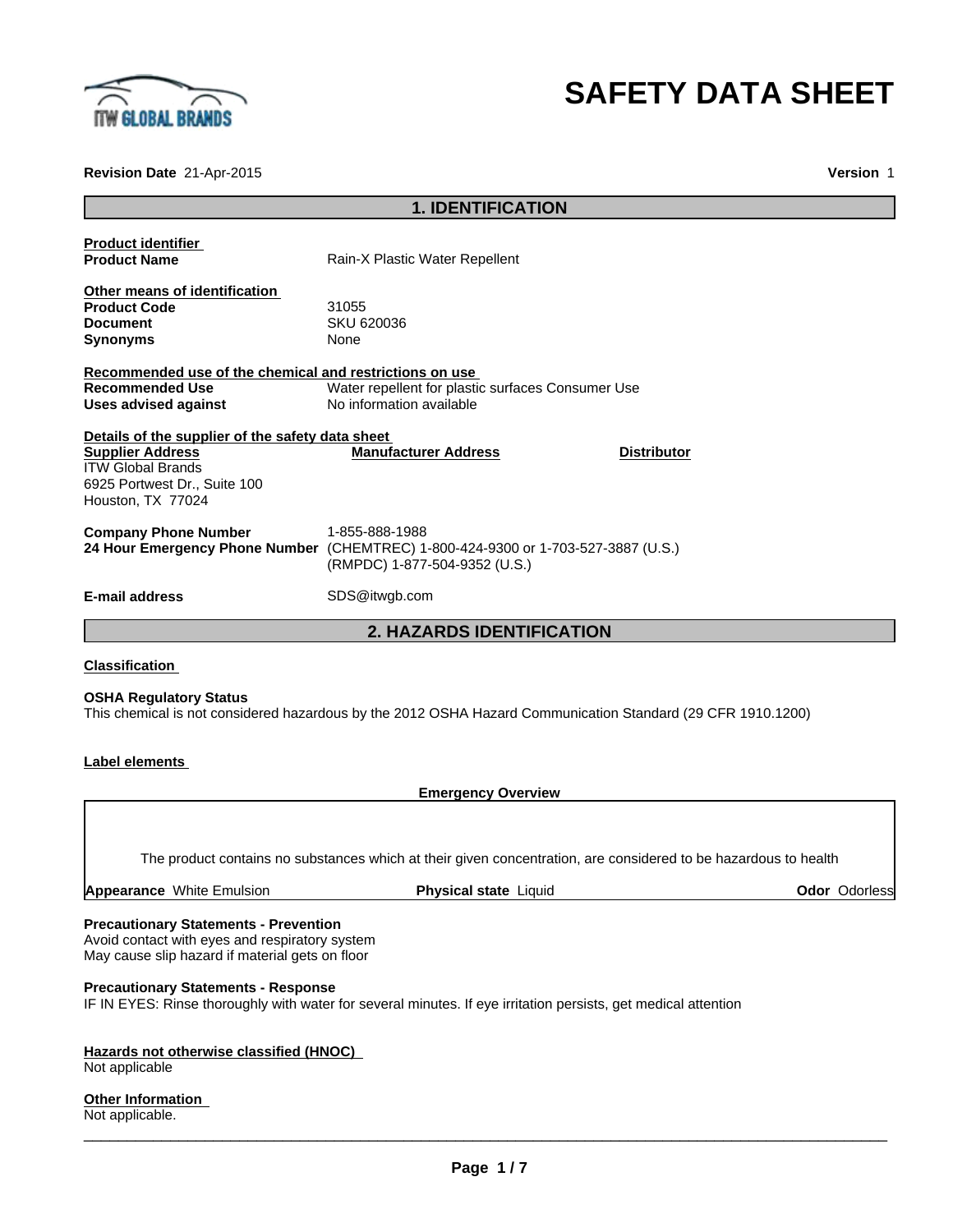# **3. COMPOSITION/INFORMATION ON INGREDIENTS**

 $\overline{\phantom{a}}$  ,  $\overline{\phantom{a}}$  ,  $\overline{\phantom{a}}$  ,  $\overline{\phantom{a}}$  ,  $\overline{\phantom{a}}$  ,  $\overline{\phantom{a}}$  ,  $\overline{\phantom{a}}$  ,  $\overline{\phantom{a}}$  ,  $\overline{\phantom{a}}$  ,  $\overline{\phantom{a}}$  ,  $\overline{\phantom{a}}$  ,  $\overline{\phantom{a}}$  ,  $\overline{\phantom{a}}$  ,  $\overline{\phantom{a}}$  ,  $\overline{\phantom{a}}$  ,  $\overline{\phantom{a}}$ 

# **substance(s)**

| <b>Chemical Name</b>        | <b>CAS No</b> | Weight-%        | <b>Trade Secret</b> |
|-----------------------------|---------------|-----------------|---------------------|
| WATFR                       | 7732-18-5     | 60 -<br>100     |                     |
| LENE GLYCOL<br><b>PROPY</b> | 57-55-6       | $\Lambda$<br>د١ |                     |

\*The exact percentage (concentration) of composition has been withheld as a trade secret.

# **4. FIRST AID MEASURES**

## **Description of first aid measures**

| <b>General advice</b>                                                    | Get medical advice/attention if you feel unwell.                                                                                                                                                 |
|--------------------------------------------------------------------------|--------------------------------------------------------------------------------------------------------------------------------------------------------------------------------------------------|
| Eye contact                                                              | IF IN EYES: Rinse cautiously with water for several minutes. Remove contact lenses, if<br>present and easy to do. Continue rinsing. If eye irritation persists: Get medical<br>advice/attention. |
| <b>Skin contact</b>                                                      | Wash off immediately with soap and plenty of water.                                                                                                                                              |
| <b>Inhalation</b>                                                        | IF INHALED: Remove victim to fresh air and keep at rest in a position comfortable for<br>breathing. If symptoms persist, call a physician.                                                       |
| Ingestion                                                                | IF SWALLOWED:. Do NOT induce vomiting. Never give anything by mouth to an<br>unconscious person. Call a physician.                                                                               |
| Self-protection of the first aider                                       | Use personal protective equipment as required. Avoid contact with skin, eyes or clothing.                                                                                                        |
| Most important symptoms and effects, both acute and delayed              |                                                                                                                                                                                                  |
| <b>Symptoms</b>                                                          | See section 2 for more information.                                                                                                                                                              |
|                                                                          | Indication of any immediate medical attention and special treatment needed                                                                                                                       |
| Note to physicians                                                       | Treat symptomatically.                                                                                                                                                                           |
|                                                                          | <b>5. FIRE-FIGHTING MEASURES</b>                                                                                                                                                                 |
| Suitable extinguishing media<br>Carbon dioxide (CO2), Dry chemical, Foam |                                                                                                                                                                                                  |
| Unsuitable extinguishing media<br>None.                                  |                                                                                                                                                                                                  |
| Specific hazards arising from the chemical<br>None in particular.        |                                                                                                                                                                                                  |
| <b>Explosion data</b><br><b>Sensitivity to Mechanical Impact</b>         |                                                                                                                                                                                                  |

# **Protective equipment and precautions for firefighters**

As in any fire, wear self-contained breathing apparatus pressure-demand, MSHA/NIOSH (approved or equivalent) and full protective gear.

# **6. ACCIDENTAL RELEASE MEASURES**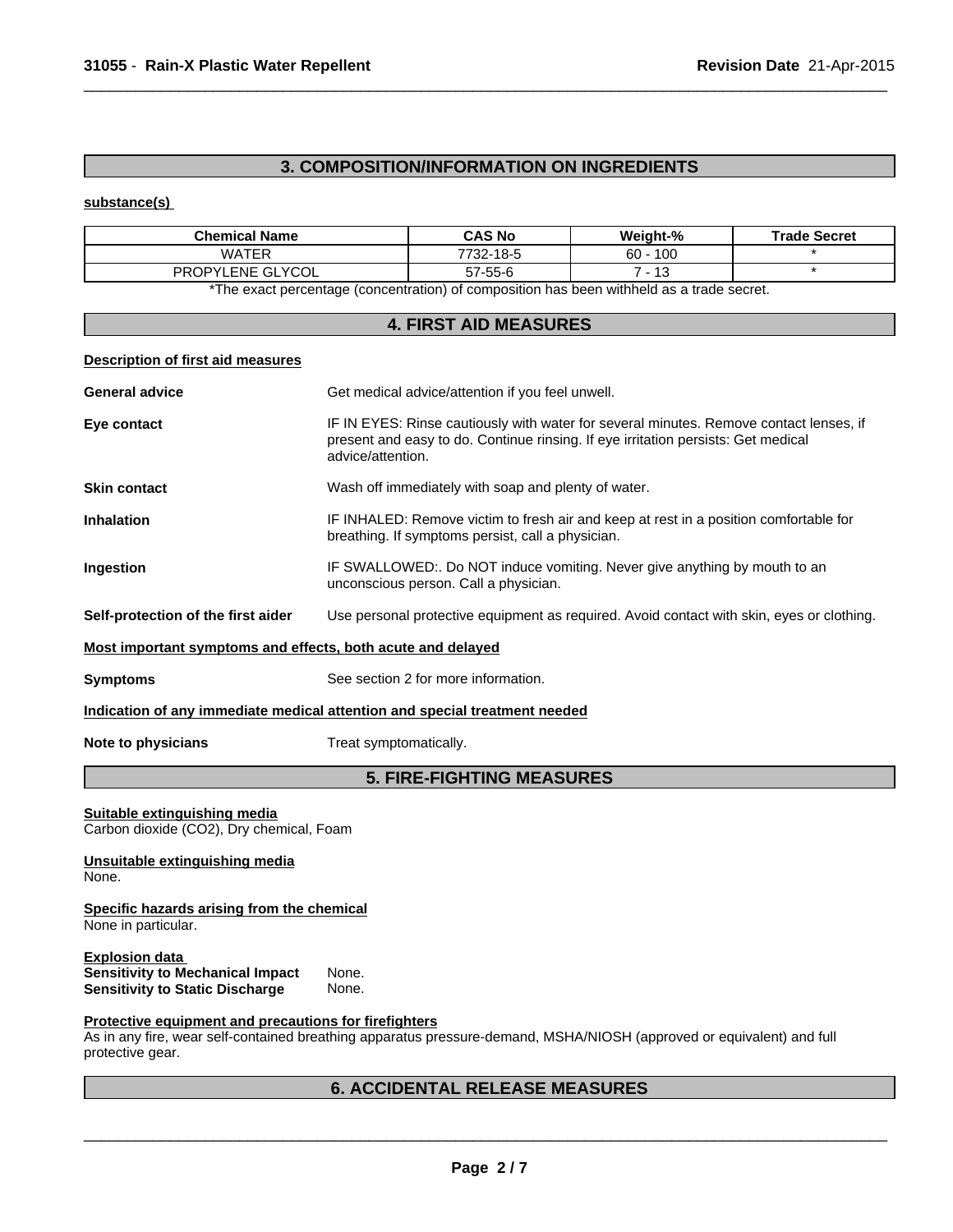# **Personal precautions, protective equipment and emergency procedures**

| <b>Personal precautions</b>                                  | Slippery, can cause falls if walked on. Ensure adequate ventilation, especially in confined<br>areas. Use personal protective equipment as required. Avoid contact with skin, eyes and<br>inhalation of vapors. |
|--------------------------------------------------------------|-----------------------------------------------------------------------------------------------------------------------------------------------------------------------------------------------------------------|
| <b>Environmental precautions</b>                             |                                                                                                                                                                                                                 |
| <b>Environmental precautions</b>                             | See Section 12 for additional ecological information.                                                                                                                                                           |
| Methods and material for containment and cleaning up         |                                                                                                                                                                                                                 |
| <b>Methods for containment</b>                               | Prevent further leakage or spillage if safe to do so.                                                                                                                                                           |
| Methods for cleaning up                                      | Ensure adequate ventilation. Soak up with inert absorbent material. Sweep up and shovel<br>into suitable containers for disposal.                                                                               |
| Prevention of secondary hazards                              | Clean contaminated objects and areas thoroughly observing environmental regulations.                                                                                                                            |
|                                                              | <b>7. HANDLING AND STORAGE</b>                                                                                                                                                                                  |
| <b>Precautions for safe handling</b>                         |                                                                                                                                                                                                                 |
| Advice on safe handling                                      | Handle in accordance with good industrial hygiene and safety practice. Avoid breathing<br>vapors or mists. Wash thoroughly after handling.                                                                      |
| Conditions for safe storage, including any incompatibilities |                                                                                                                                                                                                                 |
| <b>Storage Conditions</b>                                    | Store at room temperature. Keep out of the reach of children.                                                                                                                                                   |
| Incompatible materials                                       | None known                                                                                                                                                                                                      |
|                                                              | 8. EXPOSURE CONTROLS/PERSONAL PROTECTION                                                                                                                                                                        |
| <b>Control parameters</b>                                    |                                                                                                                                                                                                                 |
| <b>Appropriate engineering controls</b>                      |                                                                                                                                                                                                                 |
| <b>Engineering Controls</b>                                  | <b>Showers</b><br>Eyewash stations<br>Ventilation systems                                                                                                                                                       |
|                                                              | Individual protection measures, such as personal protective equipment                                                                                                                                           |
| <b>Eye/face protection</b>                                   | Wear safety glasses with side shields (or goggles).                                                                                                                                                             |
| Skin and body protection                                     | Wear protective gloves and protective clothing.                                                                                                                                                                 |
| <b>Respiratory protection</b>                                | No protective equipment is needed under normal use conditions. If exposure limits are<br>exceeded or irritation is experienced, ventilation and evacuation may be required.                                     |
| <b>General Hygiene Considerations</b>                        | Handle in accordance with good industrial hygiene and safety practice. Regular cleaning of<br>equipment, work area and clothing is recommended.                                                                 |
|                                                              |                                                                                                                                                                                                                 |

 $\overline{\phantom{a}}$  ,  $\overline{\phantom{a}}$  ,  $\overline{\phantom{a}}$  ,  $\overline{\phantom{a}}$  ,  $\overline{\phantom{a}}$  ,  $\overline{\phantom{a}}$  ,  $\overline{\phantom{a}}$  ,  $\overline{\phantom{a}}$  ,  $\overline{\phantom{a}}$  ,  $\overline{\phantom{a}}$  ,  $\overline{\phantom{a}}$  ,  $\overline{\phantom{a}}$  ,  $\overline{\phantom{a}}$  ,  $\overline{\phantom{a}}$  ,  $\overline{\phantom{a}}$  ,  $\overline{\phantom{a}}$ 

# **9. PHYSICAL AND CHEMICAL PROPERTIES**

# **Information on basic physical and chemical properties**

| <b>Physical state</b> | Liauid                   |
|-----------------------|--------------------------|
| Appearance            | White Emulsion           |
| Odor                  | Odorless                 |
| Odor threshold        | No information available |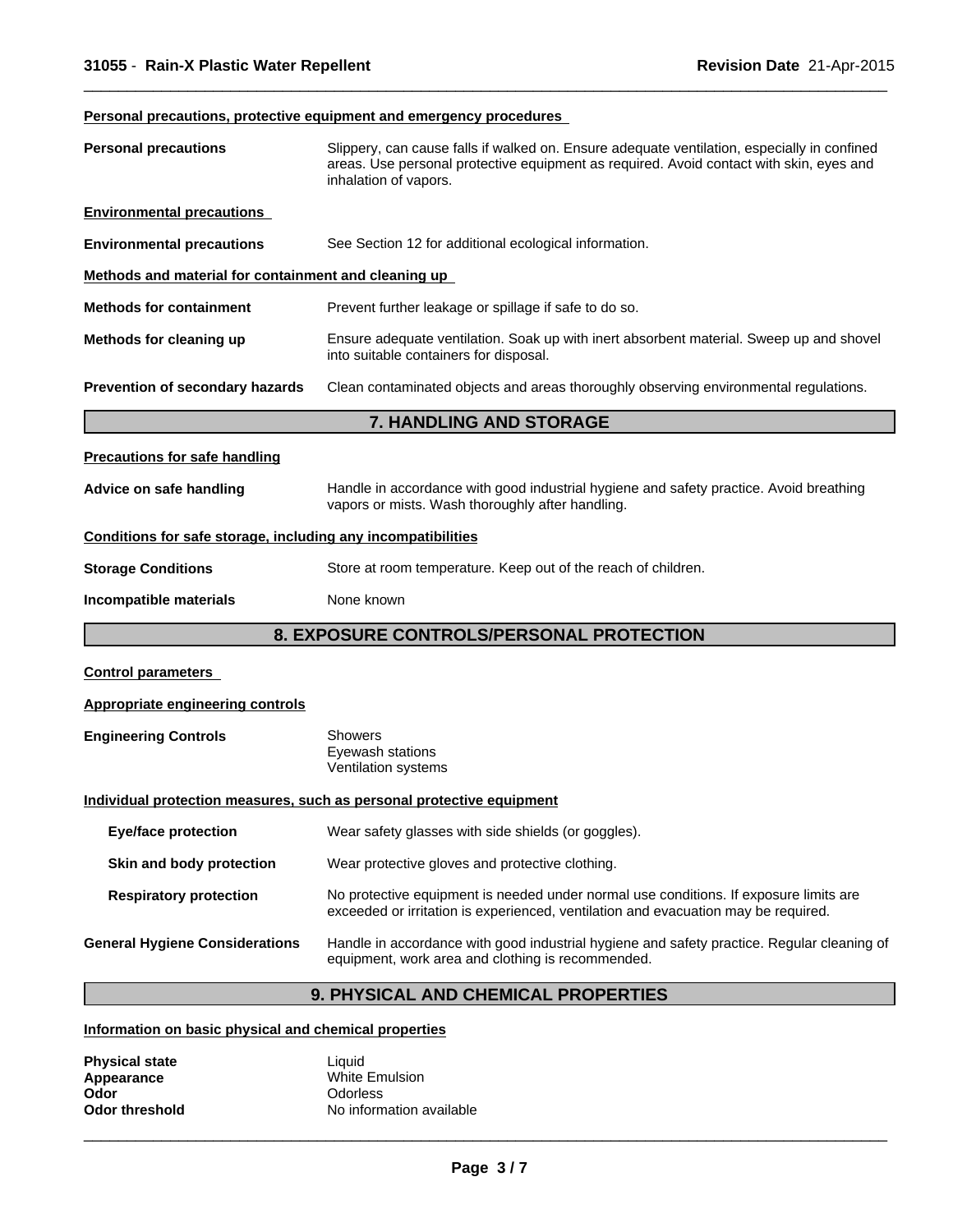# **Property**

**Explosive properties**<br> **Oxidizing properties**<br>
No information available **Oxidizing properties Flammability (solid, gas)** No information available **Dynamic viscosity** No information available **Flammability Limit in Air Melting point / freezing point** No information available<br> **Boiling point / boiling range** 100 °C / 212 °F **Upper flammability limit:** No information available<br> **Lower flammability limit:** No information available **Lower flammability limit:** No information<br>**apor pressure Not Applicable Vapor pressure<br>Vapor density Boiling point / boiling range Relative density** 1.00 - 1.01<br> **Water solubility** Soluble in water **Flash point Water solubility Soluble in water Solubility in other solvents** Soluble in water **Solubility in other solvents** No information available<br> **Partition coefficient** No information available **pH Partition coefficient Autoignition temperature** No information available **Decomposition temperature** No information available **Kinematic viscosity**

#### **Other Information**

**VOC Content (%)** <10 **Density** 8.35 - 8.37

# **Values**

No information available **No information available**<br>1.00 - 1.01 (Aqueous) 6 **No information available** 

**Softening point** No information available **Molecular weight** No information available **Bulk density** No information available

# **10. STABILITY AND REACTIVITY**

#### **Reactivity**

Stable under normal use

#### **Chemical stability**

Stable under recommended storage conditions.

## **Possibility of Hazardous Reactions**

None under normal processing.

## **Conditions to avoid**

Keep from freezing.

# **Incompatible materials**

None known

# **Hazardous Decomposition Products**

None under normal use conditions

# **11. TOXICOLOGICAL INFORMATION**

## **Information on likely routes of exposure**

| <b>Inhalation</b>   | Expected to be low order of toxicity under normal conditions of use.               |
|---------------------|------------------------------------------------------------------------------------|
| Eye contact         | Contact with eyes may cause irritation. May cause redness and tearing of the eyes. |
| <b>Skin contact</b> | No known hazard in contact with skin.                                              |

 $\overline{\phantom{a}}$  ,  $\overline{\phantom{a}}$  ,  $\overline{\phantom{a}}$  ,  $\overline{\phantom{a}}$  ,  $\overline{\phantom{a}}$  ,  $\overline{\phantom{a}}$  ,  $\overline{\phantom{a}}$  ,  $\overline{\phantom{a}}$  ,  $\overline{\phantom{a}}$  ,  $\overline{\phantom{a}}$  ,  $\overline{\phantom{a}}$  ,  $\overline{\phantom{a}}$  ,  $\overline{\phantom{a}}$  ,  $\overline{\phantom{a}}$  ,  $\overline{\phantom{a}}$  ,  $\overline{\phantom{a}}$ 

# **Remarks•Method**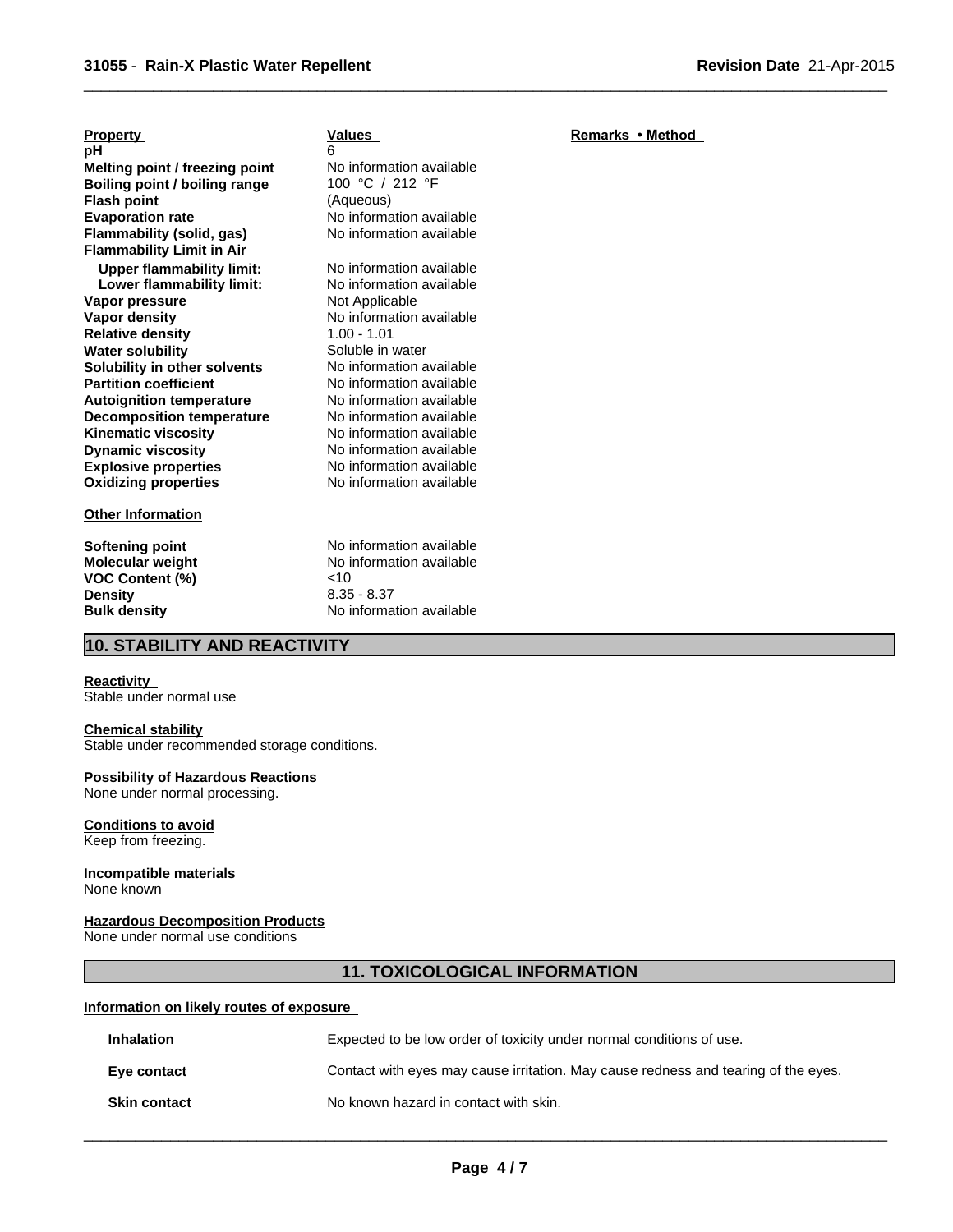**Ingestion** Expected to be low order of toxicity.

| <b>Chemical Name</b>               | Oral LD50             | <b>Dermal LD50</b>       | <b>Inhalation LC50</b> |
|------------------------------------|-----------------------|--------------------------|------------------------|
| <b>WATER</b><br>7732-18-5          | $> 90$ mL/kg (Rat)    |                          |                        |
| <b>PROPYLENE GLYCOL</b><br>57-55-6 | $= 20000$ mg/kg (Rat) | $= 20800$ mg/kg (Rabbit) |                        |

 $\overline{\phantom{a}}$  ,  $\overline{\phantom{a}}$  ,  $\overline{\phantom{a}}$  ,  $\overline{\phantom{a}}$  ,  $\overline{\phantom{a}}$  ,  $\overline{\phantom{a}}$  ,  $\overline{\phantom{a}}$  ,  $\overline{\phantom{a}}$  ,  $\overline{\phantom{a}}$  ,  $\overline{\phantom{a}}$  ,  $\overline{\phantom{a}}$  ,  $\overline{\phantom{a}}$  ,  $\overline{\phantom{a}}$  ,  $\overline{\phantom{a}}$  ,  $\overline{\phantom{a}}$  ,  $\overline{\phantom{a}}$ 

#### **Information on toxicological effects**

| <b>Symptoms</b> |  |
|-----------------|--|
|-----------------|--|

No information available.

### **Delayed and immediate effects as well as chronic effects from short and long-term exposure**

| <b>Sensitization</b>   | No information available. |
|------------------------|---------------------------|
| Germ cell mutagenicity | No information available. |
| Carcinogenicity        | No information available. |

#### **The following values are calculated based on chapter 3.1 of the GHS document** .

| ATEmix (oral)   | 200000 mg/kg |
|-----------------|--------------|
| ATEmix (dermal) | 208000 mg/kg |

# **12. ECOLOGICAL INFORMATION**

# **Ecotoxicity**

| <b>Chemical Name</b> | Algae/aguatic plants            | Fish                              | Crustacea                       |
|----------------------|---------------------------------|-----------------------------------|---------------------------------|
| PROPYLENE GLYCOL     | 19000: 96 h Pseudokirchneriella | 51600: 96 h Oncorhynchus mykiss   | 1000: 48 h Daphnia magna mg/L   |
| $57 - 55 - 6$        | subcapitata mg/L EC50           | mg/L LC50 static 41 - 47: 96 h    | EC50 Static 10000: 24 h Daphnia |
|                      |                                 | Oncorhynchus mykiss mL/L LC50     | magna mg/L EC50                 |
|                      |                                 | static 51400: 96 h Pimephales     |                                 |
|                      |                                 | promelas mg/L LC50 static 710: 96 |                                 |
|                      |                                 | h Pimephales promelas mg/L LC50   |                                 |

# **Persistence and degradability**

No information available.

#### **Bioaccumulation**

No information available.

# **Mobility**

Disperses in water.

#### **Other adverse effects**

No information available

# **13. DISPOSAL CONSIDERATIONS**

| Waste treatment methods       |                                                                                                        |
|-------------------------------|--------------------------------------------------------------------------------------------------------|
| <b>Disposal of wastes</b>     | Disposal should be in accordance with applicable regional, national and local laws and<br>regulations. |
| <b>Contaminated packaging</b> | Do not reuse container.                                                                                |
| <b>US EPA Waste Number</b>    | Not applicable                                                                                         |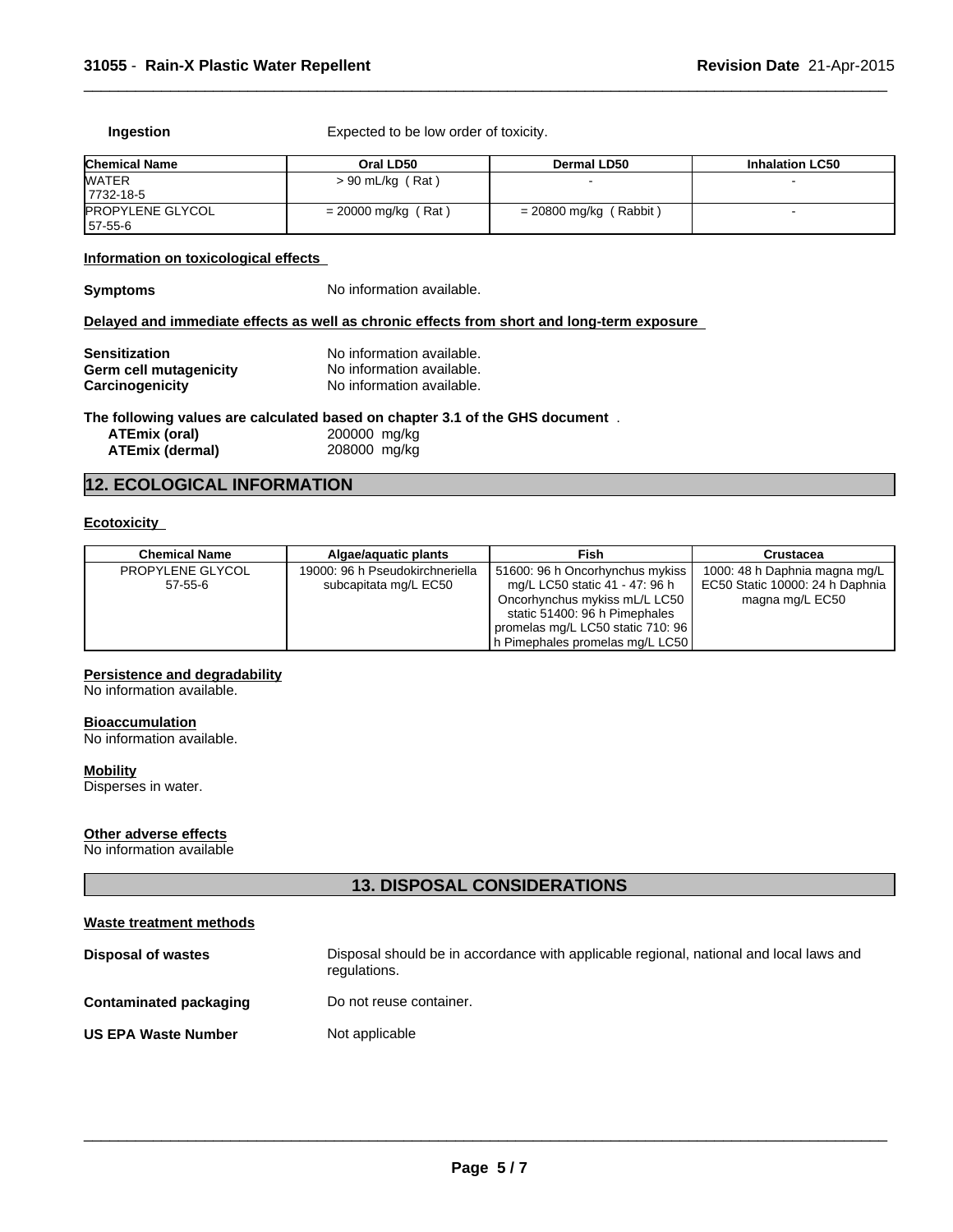# **14. TRANSPORT INFORMATION**

 $\overline{\phantom{a}}$  ,  $\overline{\phantom{a}}$  ,  $\overline{\phantom{a}}$  ,  $\overline{\phantom{a}}$  ,  $\overline{\phantom{a}}$  ,  $\overline{\phantom{a}}$  ,  $\overline{\phantom{a}}$  ,  $\overline{\phantom{a}}$  ,  $\overline{\phantom{a}}$  ,  $\overline{\phantom{a}}$  ,  $\overline{\phantom{a}}$  ,  $\overline{\phantom{a}}$  ,  $\overline{\phantom{a}}$  ,  $\overline{\phantom{a}}$  ,  $\overline{\phantom{a}}$  ,  $\overline{\phantom{a}}$ 

# **DOT**

| Proper shipping name:         | Not regulated |
|-------------------------------|---------------|
| IATA<br>Proper shipping name: | Not regulated |
| IMDG                          |               |

**Proper shipping name:** Not regulated

# **15. REGULATORY INFORMATION**

| <b>International Inventories</b> |                |
|----------------------------------|----------------|
| <b>TSCA</b>                      | Complies       |
| <b>DSL/NDSL</b>                  | Complies       |
| <b>EINECS/ELINCS</b>             | Complies       |
| <b>ENCS</b>                      | Not determined |
| <b>IECSC</b>                     | Not determined |
| <b>KECL</b>                      | Not determined |
| <b>PICCS</b>                     | Not determined |
| <b>AICS</b>                      | Not determined |

#### **Legend:**

**TSCA** - United States Toxic Substances Control Act Section 8(b) Inventory **DSL/NDSL** - Canadian Domestic Substances List/Non-Domestic Substances List **EINECS/ELINCS** - European Inventory of Existing Chemical Substances/European List of Notified Chemical Substances

**ENCS** - Japan Existing and New Chemical Substances

**IECSC** - China Inventory of Existing Chemical Substances **KECL** - Korean Existing and Evaluated Chemical Substances

**PICCS** - Philippines Inventory of Chemicals and Chemical Substances

**AICS** - Australian Inventory of Chemical Substances

# **US Federal Regulations**

#### **SARA 313**

Section 313 of Title III of the Superfund Amendments and Reauthorization Act of 1986 (SARA). This product does not contain any chemicals which are subject to the reporting requirements of the Act and Title 40 of the Code of Federal Regulations, Part 372

# **SARA 311/312 Hazard Categories**

| Acute health hazard               | No  |
|-----------------------------------|-----|
| <b>Chronic Health Hazard</b>      | N٥  |
| Fire hazard                       | No. |
| Sudden release of pressure hazard | Nο  |
| <b>Reactive Hazard</b>            | N٥  |

## **CWA (Clean Water Act)**

This product does not contain any substances regulated as pollutants pursuant to the Clean Water Act (40 CFR 122.21 and 40 CFR 122.42)

## **CERCLA**

This material, as supplied, does not contain any substances regulated as hazardous substances under the Comprehensive Environmental Response Compensation and Liability Act (CERCLA) (40 CFR 302) or the Superfund Amendments and Reauthorization Act (SARA) (40 CFR 355). There may be specific reporting requirements at the local, regional, or state level pertaining to releases of this material

# **US State Regulations**

# **California Proposition 65**

This product does not contain any Proposition 65 chemicals